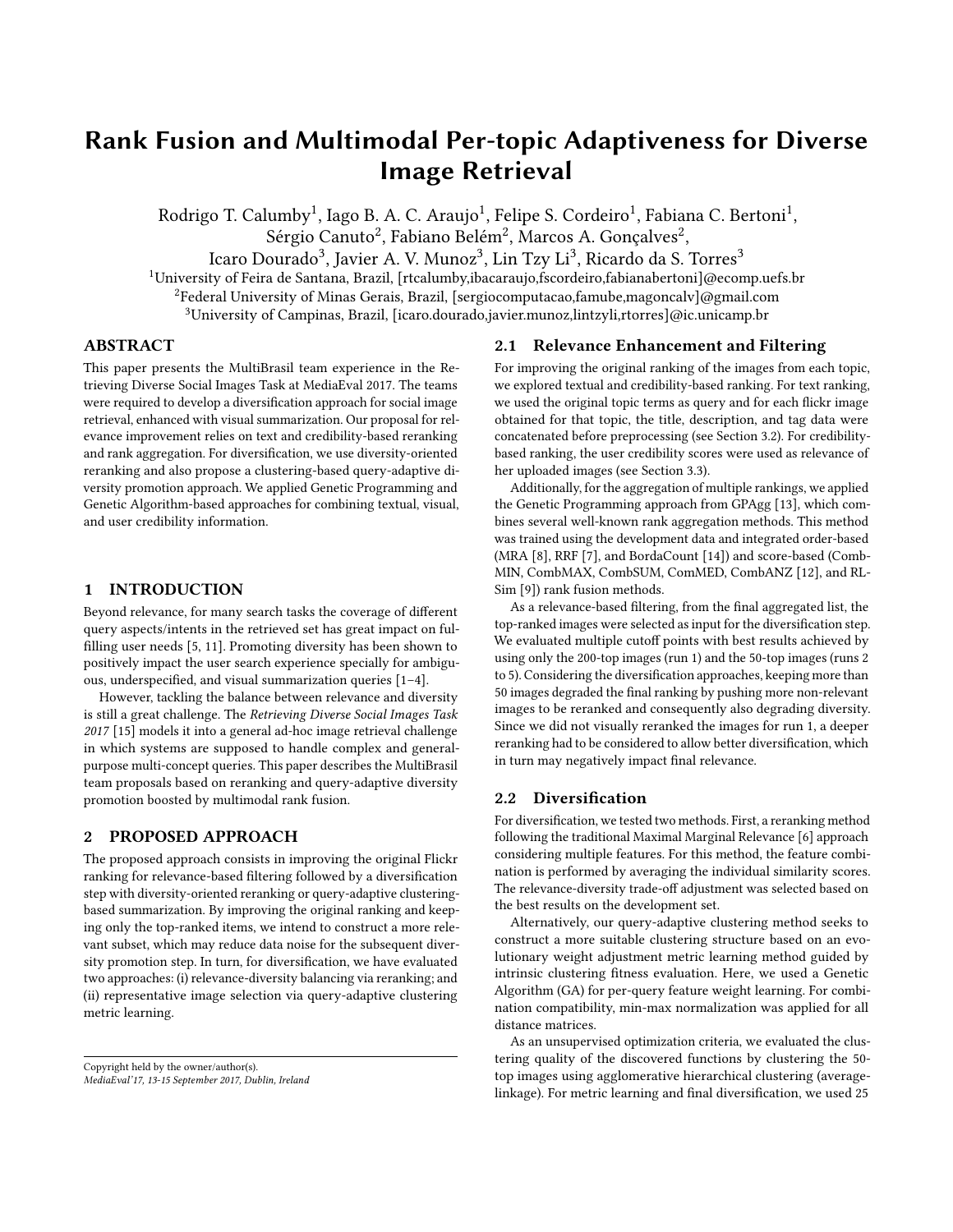clusters. The clusters were ranked according to their sizes in descending order and intra-cluster sorting was applied using the images original ranking positions. The final ranking was constructed in a round-robin fashion from the final clusters.

## 3 FEATURES

#### 3.1 Visual features

We evaluated only the provided visual descriptors for run 1. Additionally, the combination of each visual feature with the best text similarity measures was evaluated for the remaining runs. For the diversification step, the features were combined by averaging the respective similarity scores.

#### <span id="page-1-0"></span>3.2 Text similarity

For text-only and multimodal reranking (runs 2 to 5), the text-based scores were computed as the similarity between the text vectors associated with the images and the original query terms. As text preprocessing, we applied stopwords removal  $1$  and stemming [\[10\]](#page-2-12). We evaluated several similarity scores: BM25, Cosine, Dice, Jaccard, and TF-IDF. These scores were also evaluated for the diversification procedure.

## <span id="page-1-1"></span>3.3 Credibility

The user credibility scores were individually used for ranking. In this step, we first evaluated the ranking quality of each score individually and finally aggregated the ranking for: bulkProportion, meanImageTagClarity, meanTagRank, meanTagsPerPhoto, mean-TitleWordCounts, photoCount, uniqueTags and uploadFrequency. Additionally, we have also created a ranking considering a linear combination of such scores with the weights empirically adjusted, which here we name linearCred.

#### 4 RUN CONFIGURATIONS

We submitted 5 runs. In Table [1,](#page-1-3) GPAgg (in run 4) is the GP-based rank aggregation of BM25, Jaccard, DICE, and linearCred rankings. For all runs, we have used only the data provided by the task, and the parameters and features used were chosen according to the best results yielded from development set.

## 5 RESULTS AND DISCUSSION

Tables [2](#page-1-4) and [3](#page-1-5) present the effectiveness results for the five runs, respectively, for development set and test set, considering all official measures.

#### Table 2: Development Set Results.

<span id="page-1-4"></span>

|                | Development Set |        |        |             |                   |  |  |
|----------------|-----------------|--------|--------|-------------|-------------------|--|--|
| Run            | P@20            | CR@20  | F1@20  | $ERR-IA@20$ | $\alpha$ -NDCG@20 |  |  |
| 1              | 0.5832          | 0.4057 | 0.4595 | 0.5452      | 0.5020            |  |  |
| $\overline{2}$ | 0.6977          | 0.4896 | 0.5503 | 0.6344      | 0.5922            |  |  |
| 3              | 0.7073          | 0.4968 | 0.5587 | 0.6413      | 0.6008            |  |  |
| $\overline{4}$ | 0.6914          | 0.4957 | 0.5527 | 0.6308      | 0.5930            |  |  |
| 5              | 0.7009          | 0.4825 | 0.5447 | 0.6269      | 0.5868            |  |  |

Table 3: Test Set Results.

<span id="page-1-5"></span>

|                | <b>Test Set</b> |        |        |           |                   |  |  |
|----------------|-----------------|--------|--------|-----------|-------------------|--|--|
| Run            | P@20            | CR@20  | F1@20  | ERR-IA@20 | $\alpha$ -NDCG@20 |  |  |
|                | 0.5976          | 0.5758 | 0.5657 | 0.5908    | 0.5618            |  |  |
| 2              | 0.7083          | 0.6524 | 0.6559 | 0.6692    | 0.6391            |  |  |
| 3              | 0.7208          | 0.6482 | 0.6634 | 0.6778    | 0.6461            |  |  |
| $\overline{4}$ | 0.7202          | 0.6498 | 0.6614 | 0.6806    | 0.6479            |  |  |
| 5              | 0.7173          | 0.6363 | 0.6512 | 0.6355    | 0.6202            |  |  |

Regarding the test set, the text-only run achieved superior effectiveness than the visual-only run, which is a direct consequence of the textual reranking and filtering of the input list. The visual-only run handled more non-relevant images, which impacted the final relevance and diversity.

In general, all multimodal runs (3, 4, and 5) achieved similar effectiveness, with run 3 being slightly superior. Nevertheless, considering F1@20 for the test set, although run 3 outperformed run 5, in a per-query analysis, we noticed that run 5 outperforms for ∼40% of the topics. Moreover, the absolute difference between runs 3 and 5 was 0.0714 in terms of F1@20. Furthermore, even though runs 3 and 4 rely on the same diversification method, the average F1@20 difference was 0.0571, with run 4 outperforming for roughly 43% of the topics. Hence, we highlight the opportunity for further improvement with per-query adaptiveness, for instance, by selecting the most suitable diversification model or even dynamically combining them.

#### 6 CONCLUSIONS

In our experiments, we have combined traditional reranking and clustering-based diversification methods along with ranking fusion and per-query adaptive feature fusion for clustering. Even though traditional methods slightly outperformed our more complex proposals, we found the results to be satisfactory. In this case, the small training corpus is considered a challenging factor for the learning strategies. Moreover, our results have shown the importance of improving the original ranking for allowing better results, both in terms of relevance and diversity. We have also shown that properly selecting the most suitable diversification approach or integrating alternative methods may lead to further improvements.

#### ACKNOWLEDGMENTS

The authors thank FAPESP, FAPEMIG, CAPES, CNPq, and FAPESB (grant #4098/2016) for partially funding this work.

1 - 200 | MMR | ACC 2 | BM25 | 50 | MMR | BM25+Jaccard 3 BM25 50 MMR BM25+Jaccard+Phog 4 GPAgg 50 MMR BM25+Jaccard+Phog 5 BM25 50 GA BM25+Jaccard+Phog

Table 1: Runs Configurations.

<span id="page-1-3"></span>Run Reranking Cutoff Diversification Diversification Function Method Features

<span id="page-1-2"></span><sup>1</sup>http://code.google.com/p/stop-words/ (version 2011.11.21 – As of Aug. 2017).